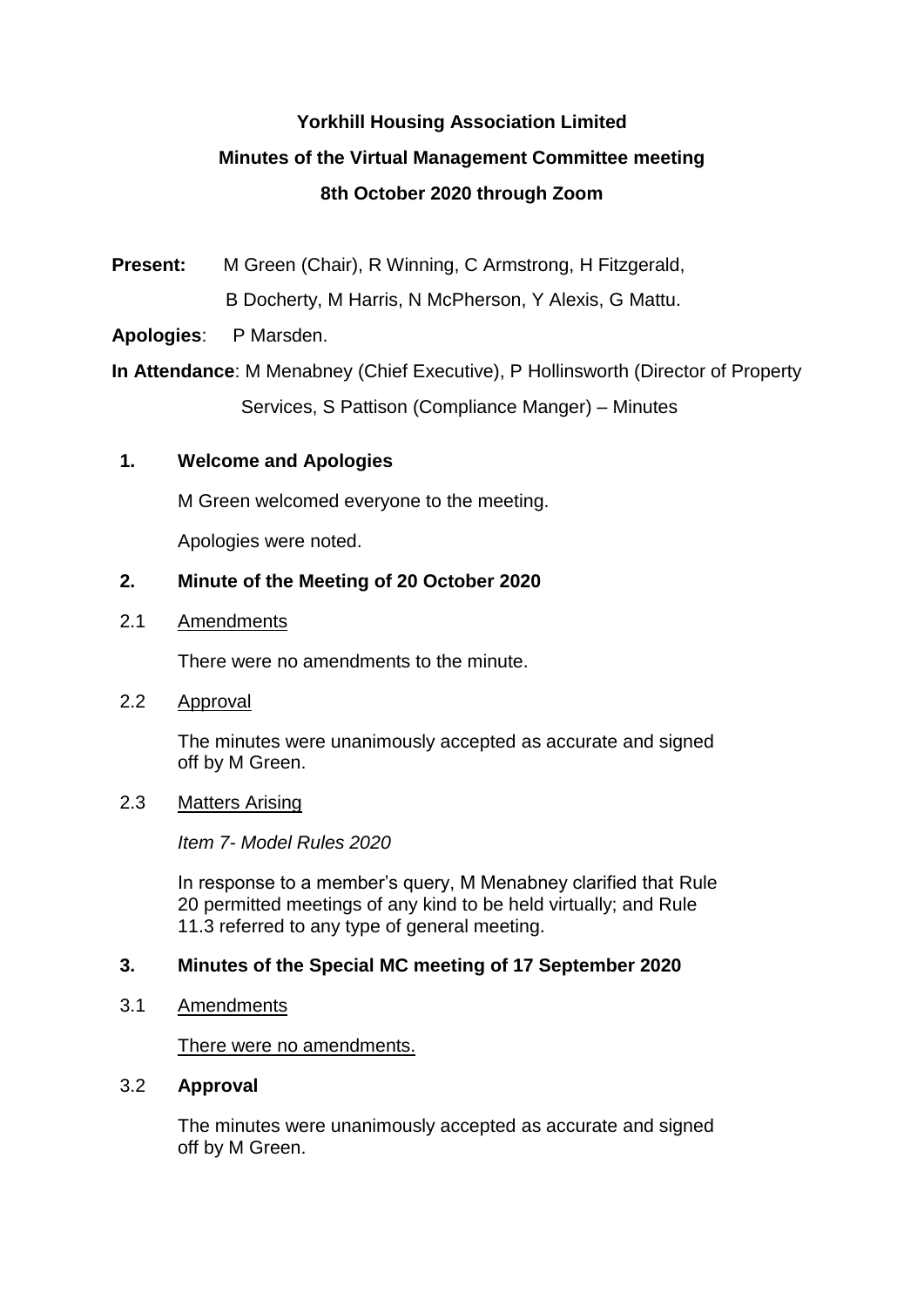# **4. Declarations of Interest and 2020-21 Register**

There were no declarations of interest. Members were reminded to complete and return the form that had been sent electronically with the meeting papers.

#### **5. Governance Structure 2020-21**

- 5.1 The Chief Executive provided a presentation on all of item 5.1 to support the documents circulated in advance of the meeting. This covered:
	- **Standing Orders**
	- Roles and Remits (Office bearers, senior staff, committees)

The following issues were discussed and noted:

- Many of the Association's previous practices are now a requirement, reflecting the Regulator's increased focus on strong governance
- New Rule Model now incorporates key aspects of revised regulatory framework
- SFHA Code of Conduct is now part of the rules
- Management Committee Register information requires to be signed by all committee members
- Management Committee's strategic role and role with regard to operations at a strategic level is reflected in the spirit and content of the rules
- Senior Officer's 2020 appraisal will be undertaken by Chair and Treasurer
- Chief Executive's accountability is to committee collectively, not to individual members
- Chair and Secretary are legal requirements; vice chair and treasurer optional
- All offices bearers must be elected annually by Committee
- Duration of service for Chair is prescribed by rules as a maximum of 5 years office bearers
- No maximum service is prescribed for other office bearer roles
- Administrative staff are Secretary's resources
- Members register monitored regularly by management committee
- Committee succession planning is required
- Sub-committee structure ensures performance is regularly monitored across all business activities
- Regular review of policies, procedures and financial regulations ensures committee members can be confident all Assurance requirements are met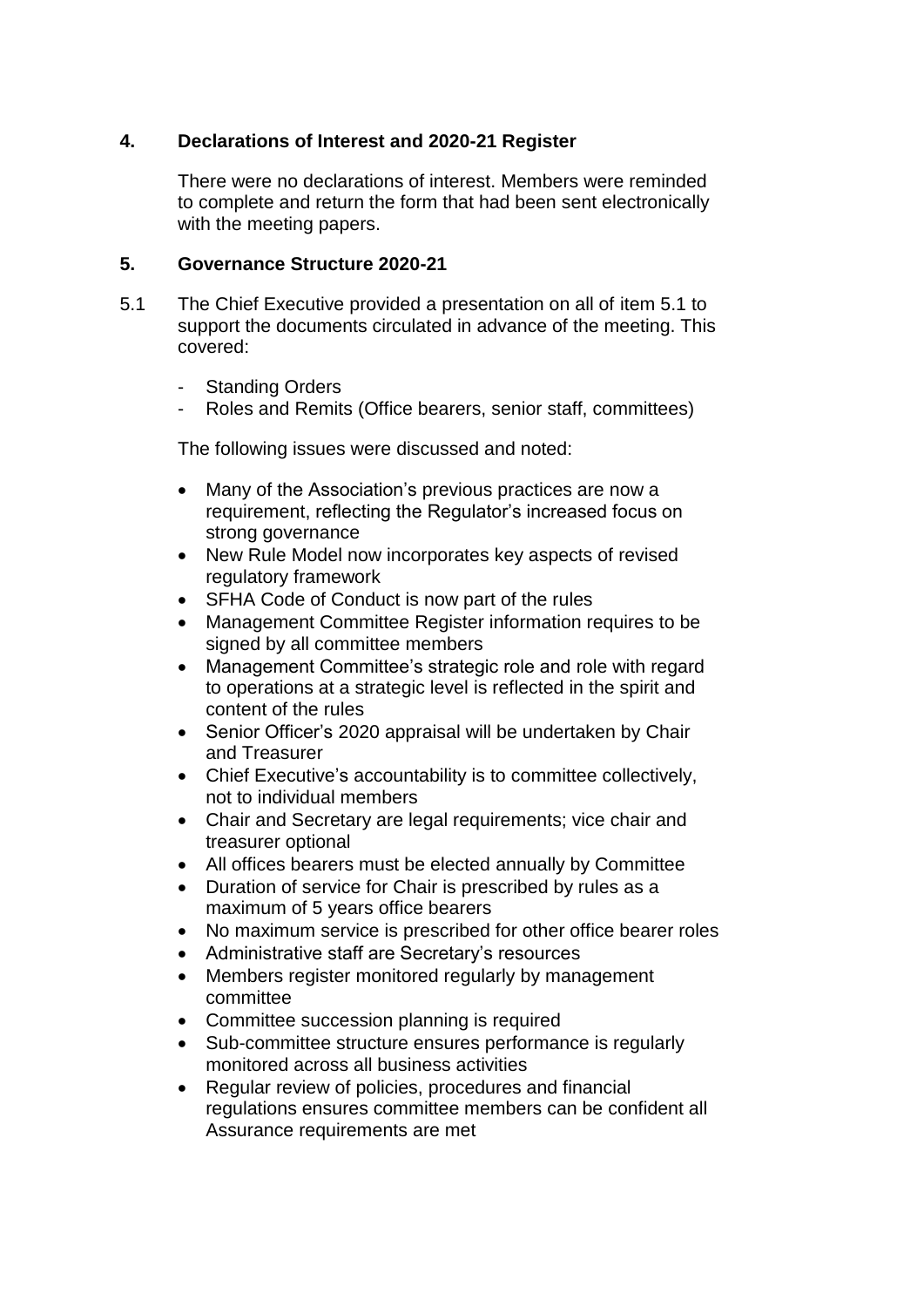The Treasurer raised the issue of electronic payment monitoring. To be discussed at Governance and Finance Sub-Committee on 5th November 2020.

#### **5.2 Approved signatories**

5.2.1 Existing signatories and relevant full business authorities confirmed as follows:

# Cheques/BACS

Helene Fitzgerald, Treasurer

Robert Winning, Secretary

Billy Docherty, Committee Member

Malcolm Green, Chair

Colin Armstrong, Vice-Chair

M Menabney, Chief Executive

P Hollinsworth, Director of Property Services.

# 5.2.2 SHR Portal

M Menabney, Chief Executive

P Hollinsworth, Director of Property Services

G Watson, Finance Manager

# 5.2.3 FCA Portal

M Menabney, Chief Executive

G Watson, Finance Manager.

# 5.2.4 OSCR

M Menabney, Chief Executive

G Watson, Finance Manager.

# 5.2.5 Loan Documents

R Winning, Secretary

M Menabney, Chief Executive

P Hollinsworth, Director of Property Services.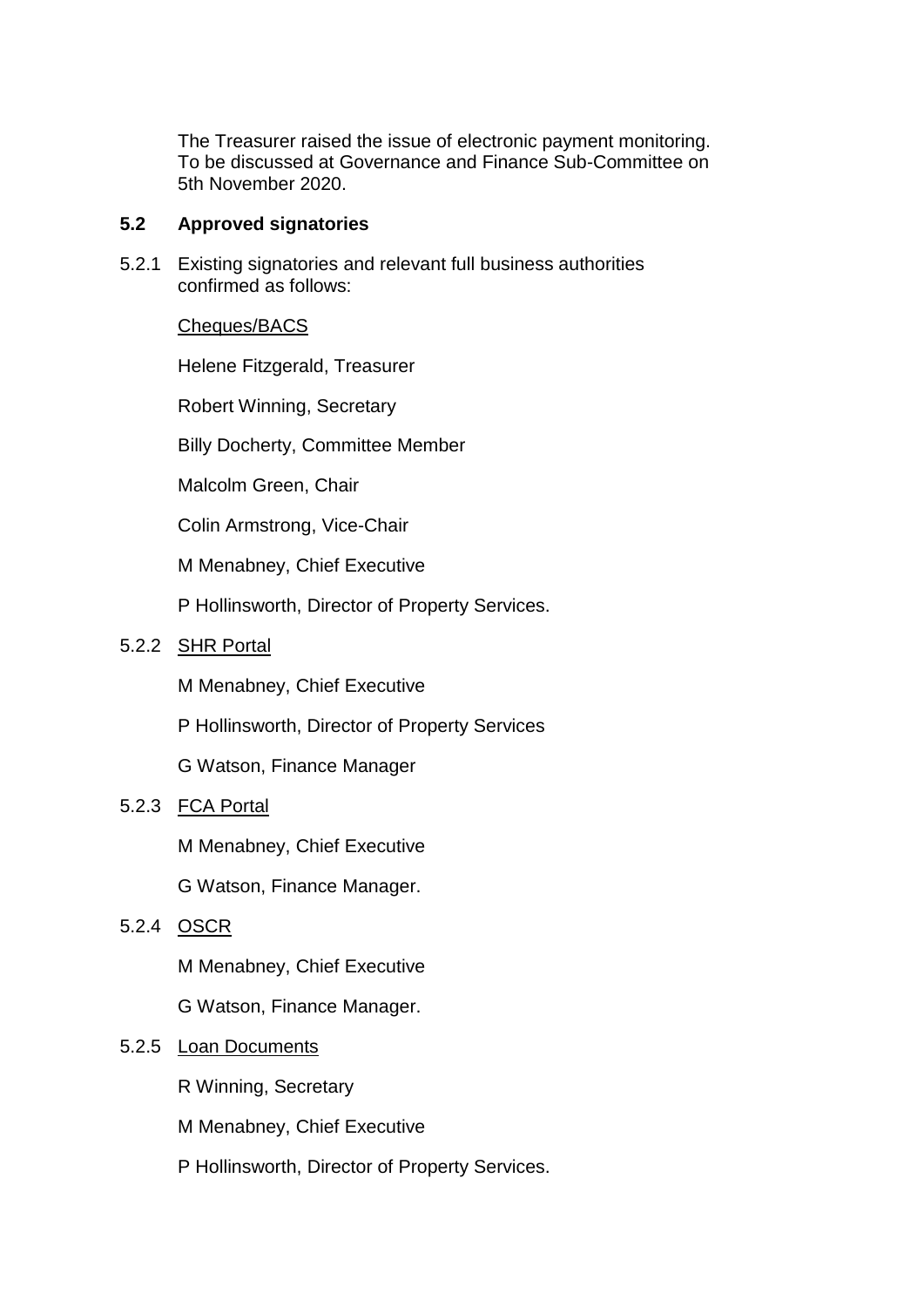# 5.2.6 Investment/Saving Accounts

M Menabney, Chief Executive

P Hollinsworth, Director of Property Services.

5.2.7 Routine on-line banking

Finance Officer

Compliance Manager.

# 5.2.8 GCC Funding

M Menabney, Chief Executive,

Director of Property Services,

P Hollinsworth, Property Services Manager

G Watson, Finance Manager.

# **5.3 Tender openers**

Confirmed as follows:

M Green,

B Docherty,

G Mattu.

# **5.4 Representatives for External Organisations**

5.4.1 EVH

B Docherty agreed to continue as representative.

5.4.2 GWSF

Y Alexis agreed to take on the role of committee representative

5.4.3 SFHA

No nominations at this time

# **5.5 Committee Code of Conduct**

Individual signing required. Hard copy or electronically due to current restrictions to be sent to Aileen Brown, Governance Assistant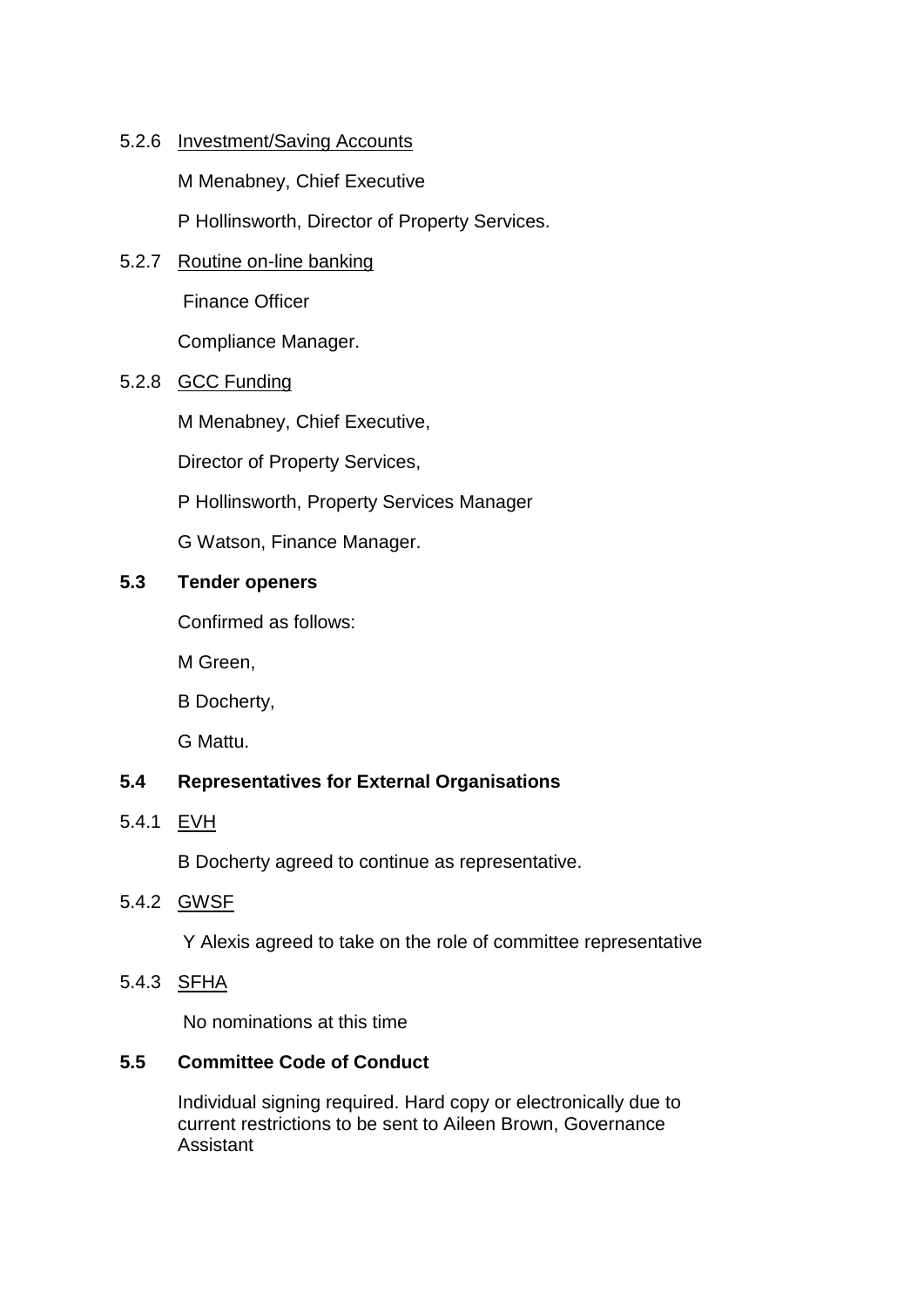# **5.6 Co-options 2020-21**

P Braat has agreed to continue as a co-opted member of committee.

# **6. Governance/Compliance**

# 6.1 Statutory Annual Returns

The Finance Manager's report was discussed by Committee. Members noted all regulatory and statutory returns for 2020 had been approved and submitted on time to SHR, FCA, OSCR and SHAPS.

# 6.2 SHR Monthly Covid Returns June-Sept 2020

M Menabney presented a summary of YHA's monthly returns alongside sector outcomes, sourced from SHR's Dashboard information. Members noted YHA had not recorded any staff absences, furlough, court actions, or NoPs since lockdown.

It was also noted that the Association's rent arrears were slightly above the sector average, but this was due to in part to YHA's low stock numbers which would affect percentage figures.

Members discussed the allocations that had been made since June, and had a brief discussion on the Council's current request for 90% of allocations to be reserved for homeless referrals. It was felt that the small number of YHA properties combined with the high demand would have a significant adverse effect on tenants and existing waiting list applicants if the Association were to agree to this request. Members asked that the Housing Services Manager submit a report to the next sub-committee meeting to enable more detailed discussion.

The Chair asked the Chief Executive to pass on Committee's thanks to staff for their ongoing hard work and commitment.

### 6.3 2020 Assurance Statement

Committee discussed the content and format of the 2020 submission and agreed to adopt the same format as the previous year.

M Menabney advised that the evidence bank was being updated as an ongoing procedure, although the pandemic situation had interrupted the reporting schedule that had been in place.

A report with relevant evidence references will be presented to the November MC meeting.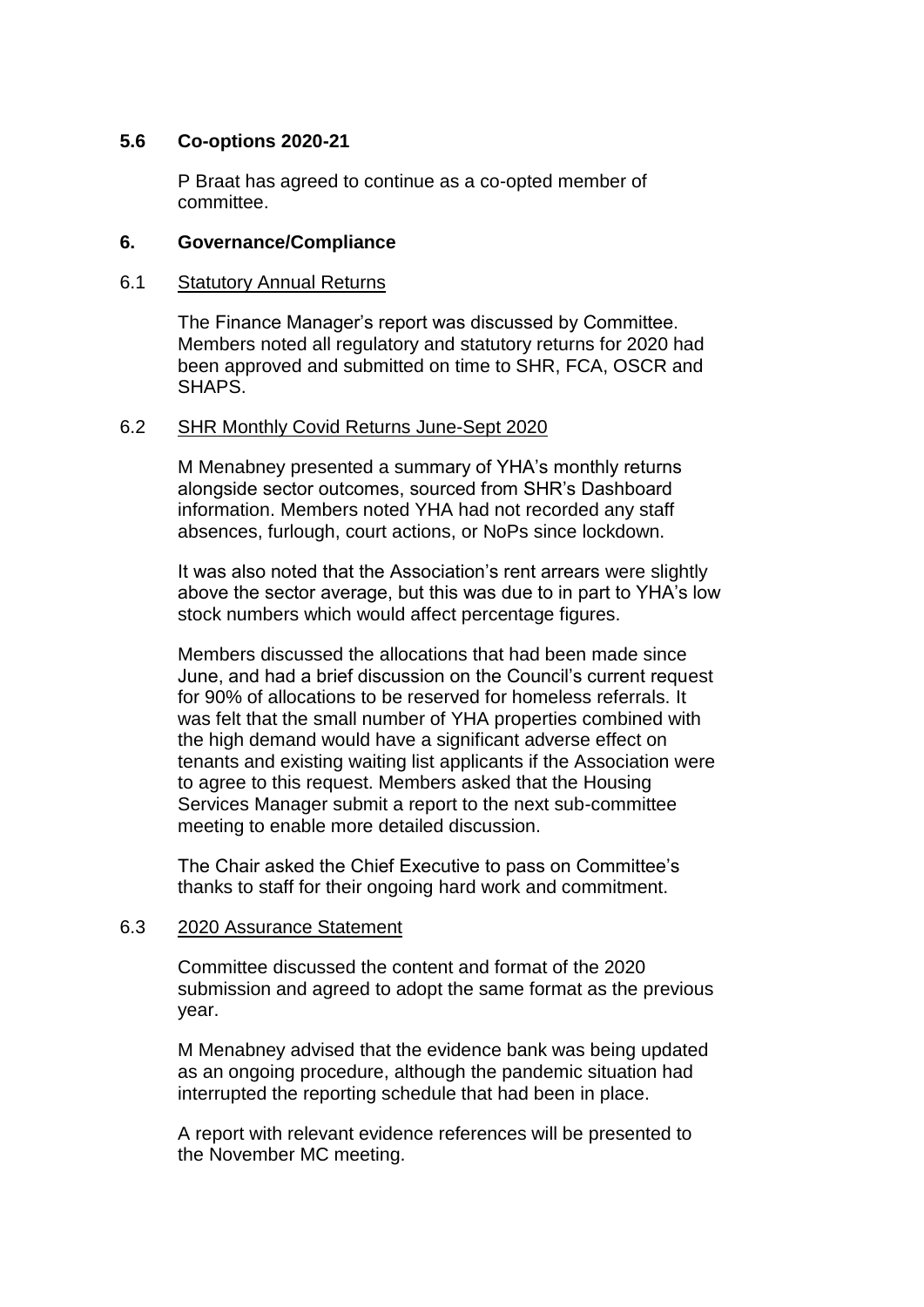# 6.4 Committee Annual Appraisal 2019-20

P Hollinsworth presented her report which summarised the appraisal findings as reported by Share to Committee in February, and included action points for approval.

Members noted that the appraisal outcomes included confirmation the management committee had the required skills, knowledge and competence to manage the Association's affairs as required by SHR's Regulatory Standards.

Members confirmed receipt of Individual Learning Statements.

P Hollinsworth reviewed the areas highlighted in Share's report and members agreed dates for action as follows:

### Governing Body Roles and Remits

MM's presentation covered roles, further external training can be arranged if required

### Information on Tenants and Consultation Strategies

Data will be extracted from 2020 Resident Surveys for discussion

### Committee Succession Planning

To be discussed at MC March 2021

### Risk Management

P Hollinsworth reminded members of ongoing Risk Register updates for all business areas and queried the responses highlighted in Share's report. Members agreed that the way certain questions within the appraisal process may have led to some confusion. P Hollinsworth will raise this with Share.

### Senior Staff Appraisal

Appraisal policy is due for review. Managers' appraisals arranged for during November. A date for Chief Executive's appraisal to be arranged.

### Severance Policy

M Menabney advised that the reasons for employment termination (resignation, dismissal, redundancy) were covered by policy and terms of employment, and the Association did not have a separate policy on severance.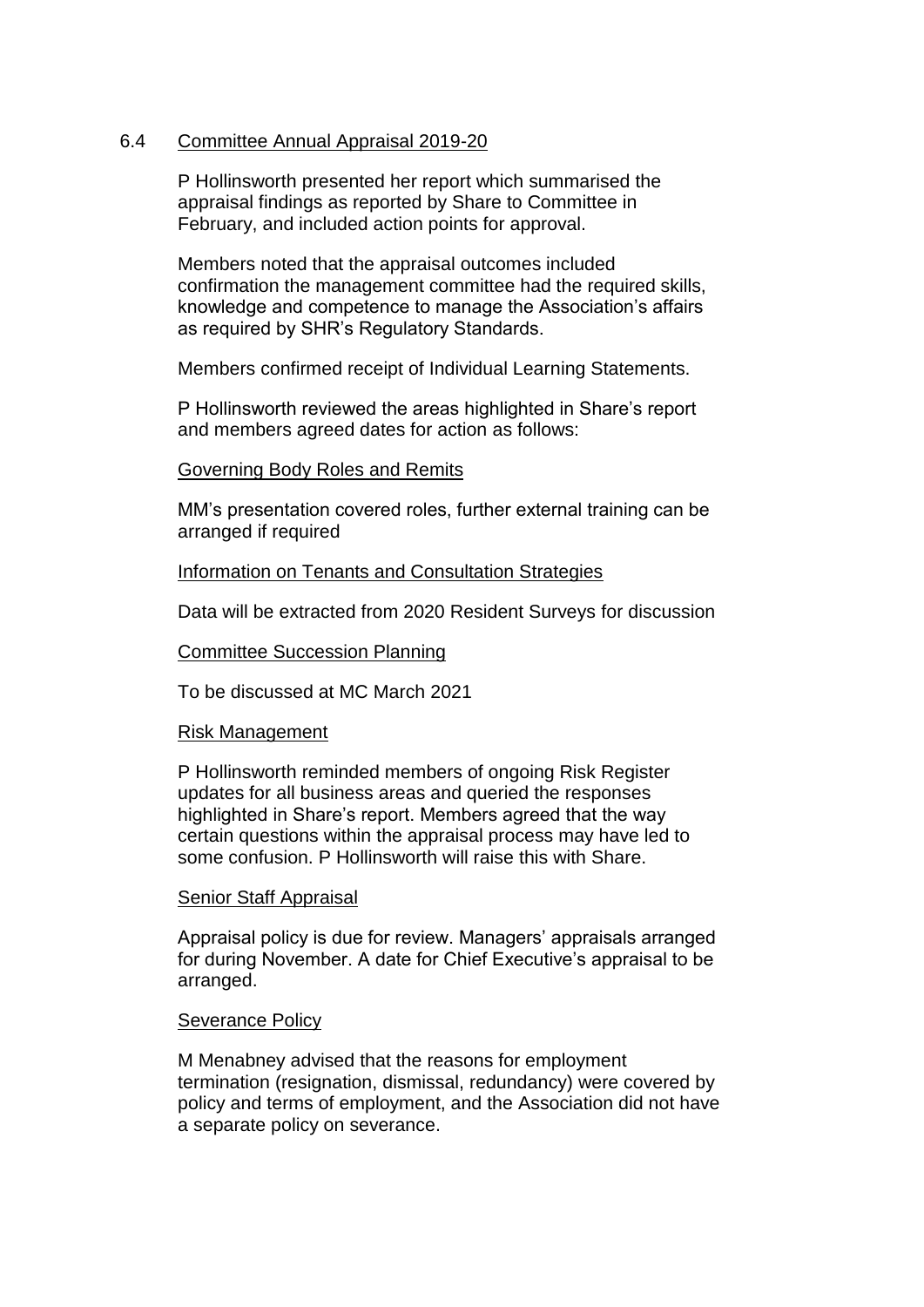M Green advised he had asked the Chief Executive to research this issue and make a recommendation to Committee in due course. He had requested a template from Glasgow City Council to assist with this.

# Sector Good Practice/ Committee Training

Committee training programme to be reviewed and will include Rent Setting and Equalities

# 6.5 Registration of 2020 Rules – Progress

M Menabney advised registration with FCA had been delayed due to difficulties registering with new FCA Portal. In the meantime all documents were ready for submission to SHR.

# **7. Membership Policy Update**

Approved - unanimously accepted

# **8. Membership Applications/Cancellation**

One application received – No information on form explaining applicant's interest in YHA – decision deferred till next meeting.

# **9. Report from EVH**

Nothing in particular to be brought to Committee's attention. B Docherty handed his report into the Association's office.

# **10. Report from SFHA**

No representative at present.

# **11. Report from GWSF**

No representative at present

#### **12. AOCB and Date of Meeting**

#### 12.1 **40 year service** – Chief Executive/Director of Property Services.

The Treasure proposed that the Association give £100 pounds to each of the officers to purchase a gift from the Association to recognise their contribution to the organisation over the last 40 years. The Chief Executive said she would speak to the Finance Assistant regarding this. M Menabney and P Hollinsworth advised members they had both received commemorative bowls from **YHA** 

# **Date and time of next meeting**